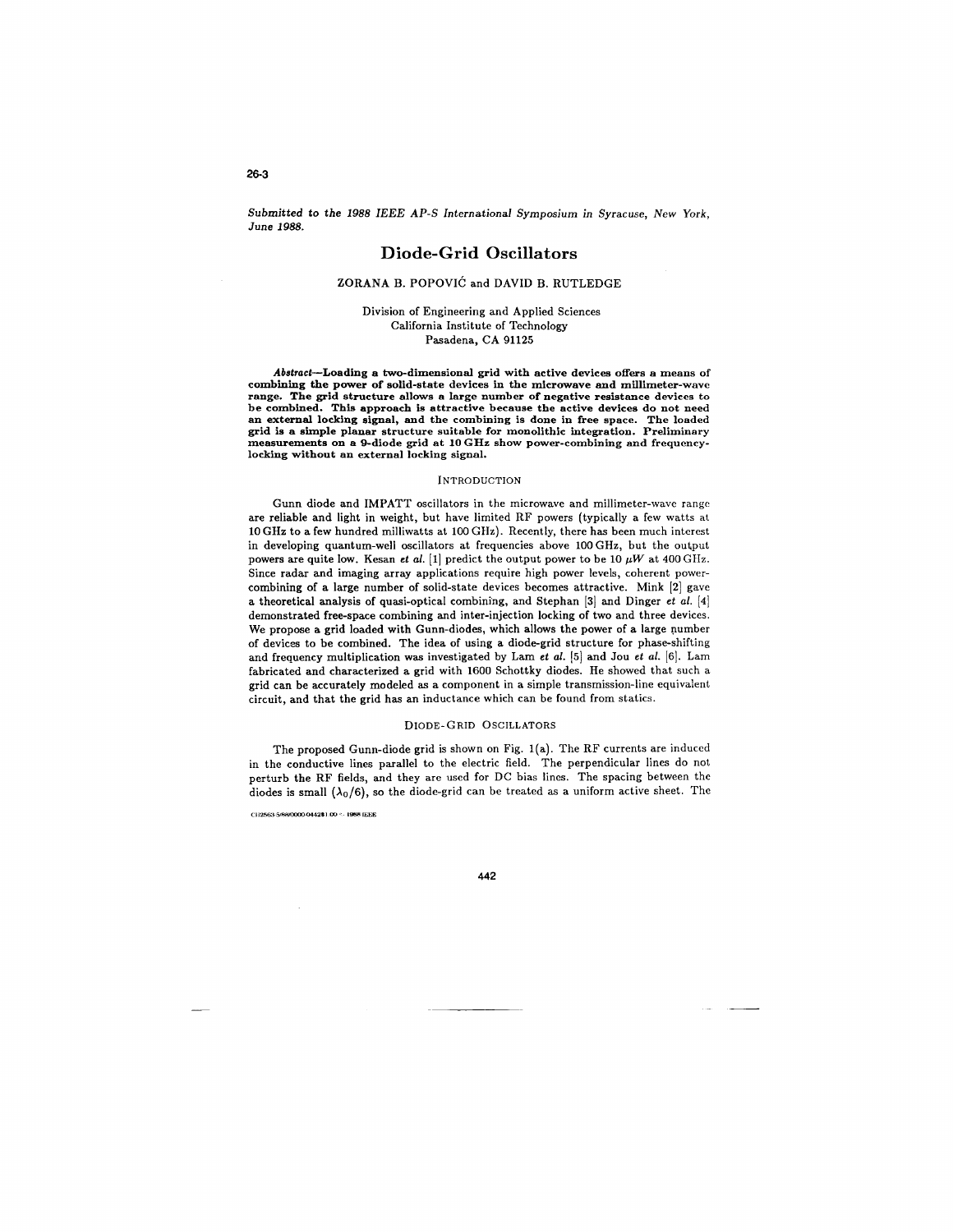structure should have a high reliability, since a few defective devices randomly distributed across the grid should not appreciably affect the overall performance. The transmissionline model of the grid is an inductance in series with the diode capacitance and negative conductance. The inductance of the grid tunes out some of the capacitance of the diodes. The negative conductance gives the grid a reflection coefficient with a magnitude greater than unity.



Figure 1. (a) Gunn-diode loaded grid; (b) Power-combiner configuration; (c) Transmission-line equivalent circuit.

The power-combiner configuration is shown on Fig. 1(b). The active grid is placed in parallel with the plates of a Fabry-Perot resonator. One resonator plate is a metal mirror, and the other is a partially transparent reflector which allows some of the power to get out of the cavity. When the diodes are biased in their negative incremental resistance region, they will oscillate with a frequency of a resonator mode. There is no need for an external locking signal, because the diodes couple through the cavity. This configuration can be viewed as a maser, where the active medium is the diode grid.

443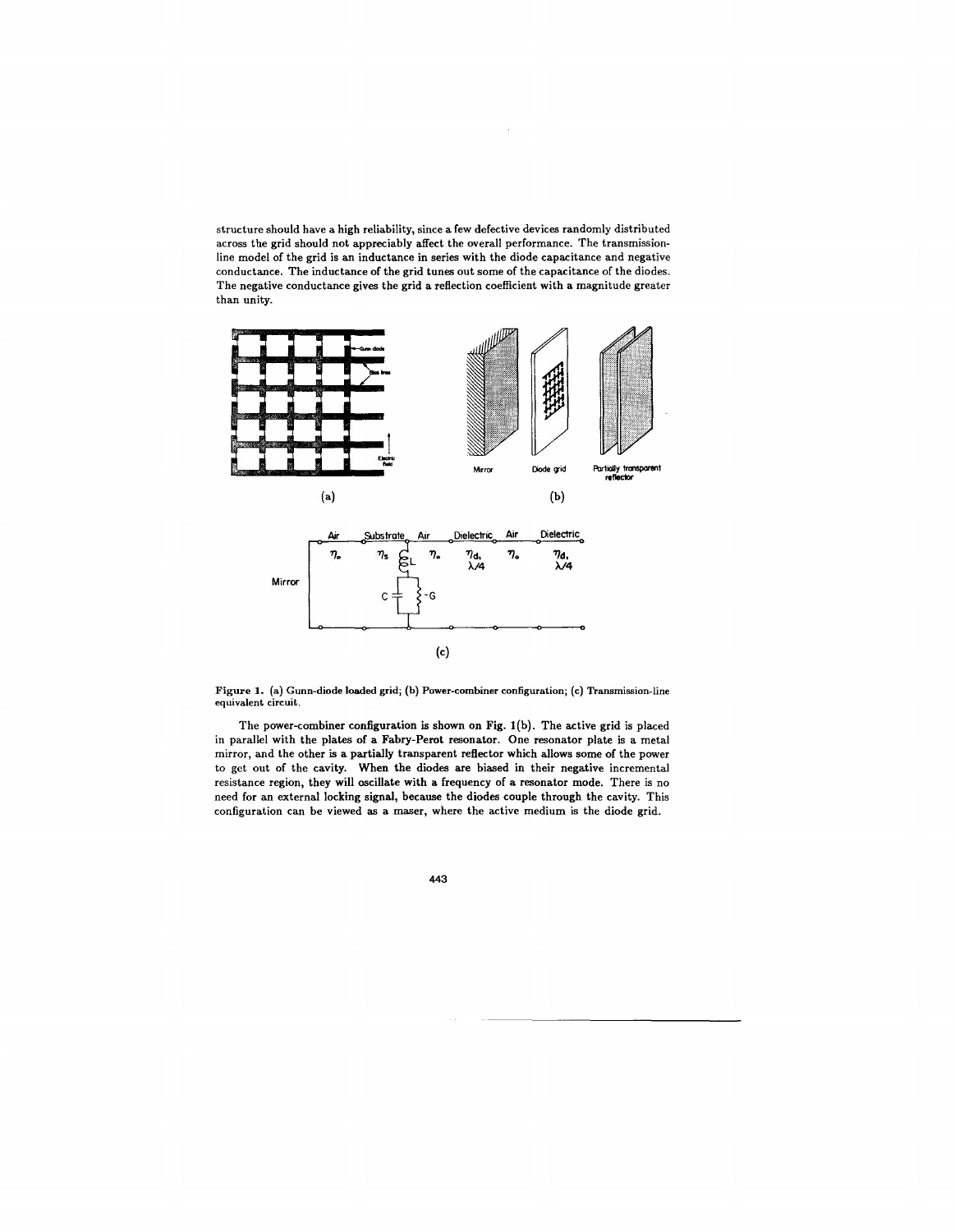The transmission-line model of the entire configuration is given on Fig.  $1(c)$ . The mirror appears as a short, and the partially transparent reflector is modeled as a section of transmission line of characteristic impedance  $\eta_d = 377 \Omega/\sqrt{\epsilon_r}$ . This reflector can be made as a pair of dielectric slabs of a dielectric constant  $\epsilon_r$  and a quarter-dielectricwavelength thick (we use *Stycast* slabs with  $\epsilon_r = 12$ ). From the transmission-line point of view, it acts as a matching circuit for the grid impedance, and is analogous to slug tuning in a coaxial line. In this way a wide practical impedance tuning range can be obtained. In principle, loads with a standing-wave ratio up to  $\epsilon_r^2$  can be matched.

## GUNN-DIODE GRID AT 10 GHz

Preliminary measurements were done on a 9-diode grid on a silicon substrate. The devices were found to lock to a single frequency between 10 and 13 GHz, depending on the bias and the position of the partially transparent reflector. The power was low  $(100 \,\mu W)$ . We believe that one of the reasons was that the design is based on an infinite grid, and our 3 by 3 grid was only a third of a free-space wavelength across. We found that the total power was proportional to the square of the number of diodes. The polarization of the electric field was linear. The far-field H-plane pattern had a single lobe with half-power points at  $\pm 20^{\circ}$ . The E-plane pattern was two-lobed. Heat-sinking was a problem in this configuration; each diode dissipated 2 W. After 2 minutes of continuous operation, the devices got very hot and their power dropped.

A 100-diode grid is now under construction (Fig. 2). The grid is deposited on a quarter-dielectric-wavelength thick silicon substrate which is held by vacuum to a watercooled copper block. The copper block acts as both a heat-sink and one of the resonator reflectors.



Figure 2. Power-combining measurement setup for a 10 by 10 active grid.

3

444